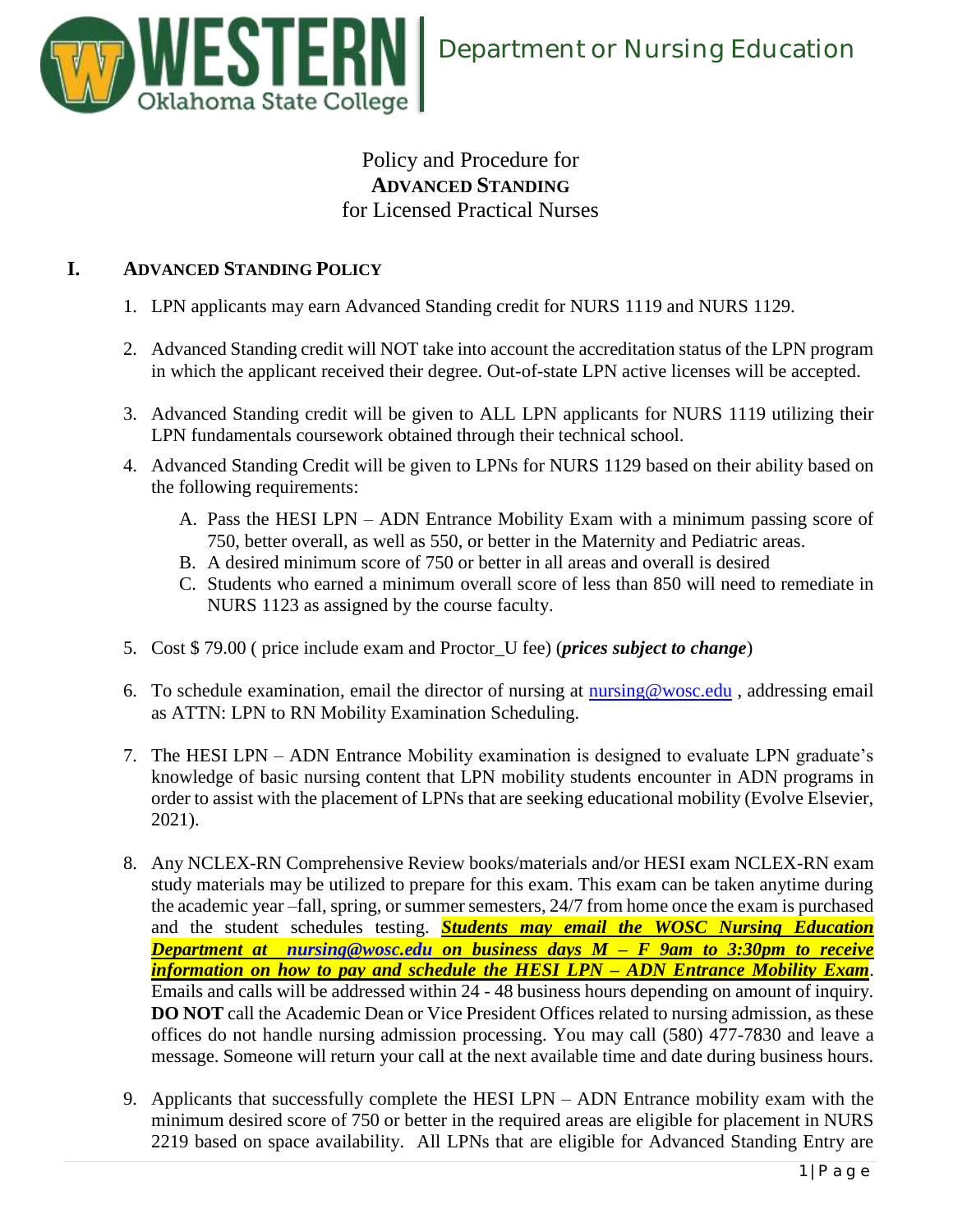

given prior learning credit for NURS 1119. LPN applicants that successfully pass the mobility exam receive credit for NURS 1129 and are eligible to for placement NURS 2219 in the fall semester after successful completion of the summer LPN to RN Transition course (NURS 1123).

- 10. LPNs that do not wish to enter NURS 1129 at this point do have an option of re-testing. The HESI LPN – ADN Entrance Mobility Exam may be taken up to two (2) times in an application period. Repeat testers may retake the exam (HESI LPN – ADN Entrance version 2) no sooner than 3-weeks from the first attempt in the application period. Applicants are strongly encouraged to complete 25 % or more of their remediation packets generated by the examination prior to rescheduling and re-taking the HESI LPN – ADN Mobility exam. If an applicant fails both attempts, they may attempt the exam no earlier than 6 months or the following application year (i.e. whichever comes first).
- 11. **All LPN applicants that are admitted to the program that scores less than 850 on the overall and in the Maternity and Pediatric portion of HESI LPN – ADN Entrance mobility exam will** be required to complete remediation as assigned by the course faculty in NURS 1123.
- 12. The HESI LPN ADN Entrance exam scores will be valid for a period of 2 years from the date in which the exam was taken. Applicants attempting to apply to the nursing program whose HESI Mobility exam scores are greater than 2-years old will be required to repay and retake the exams prior to program admission.
- 13. A fee of \$8.00 per credit hour *(fee subject to change)* will be charged to all LPN applicants who take advantage of the advanced standing procedures. This fee will be charged by the Admissions Department during the student's final semester in the WOSC nursing program to ensure that NURS 1119 and/or NURS 1129 is annotated on the student's transcript.

## **II. PROCEDURE FOR APPLICATION**

- 1. To receive advanced standing credit, LPN applicants must graduate from a State Board of Nursing approved nursing program; hold a valid, unencumbered LPN license in good standing, and currently practice as a LPN.
- 2. A **cumulative** GPA of 2.25 out of a possible 4.0 is required for acceptance.
- 3. The following prerequisites must be completed prior to starting the summer LPN to RN Transition course (NURS1123):
	- A. Functions & Modeling, Human Anatomy, Human Physiology, English Composition I, and General Psychology completed prior to Nursing III.
	- B. All prerequisite courses with a minimum grade of "C" or better
	- C. All Technical Occupation Related and Support Courses completed within 10-years of applying to the program, i.e. Anatomy, Physiology, and Chemistry.
- 4. Applicants attempting to enter the nursing program as an LPN to RN advancing entry student must submit or complete the following admission criteria:
	- A. A WOSC application if they have never attended or apply to the college [\(Apply to](https://www.wosc.edu/index.php?page=Enroll)  [Western\)](https://www.wosc.edu/index.php?page=Enroll)
	- B. Complete and submit the online **Nursing Student Application** nursing admission